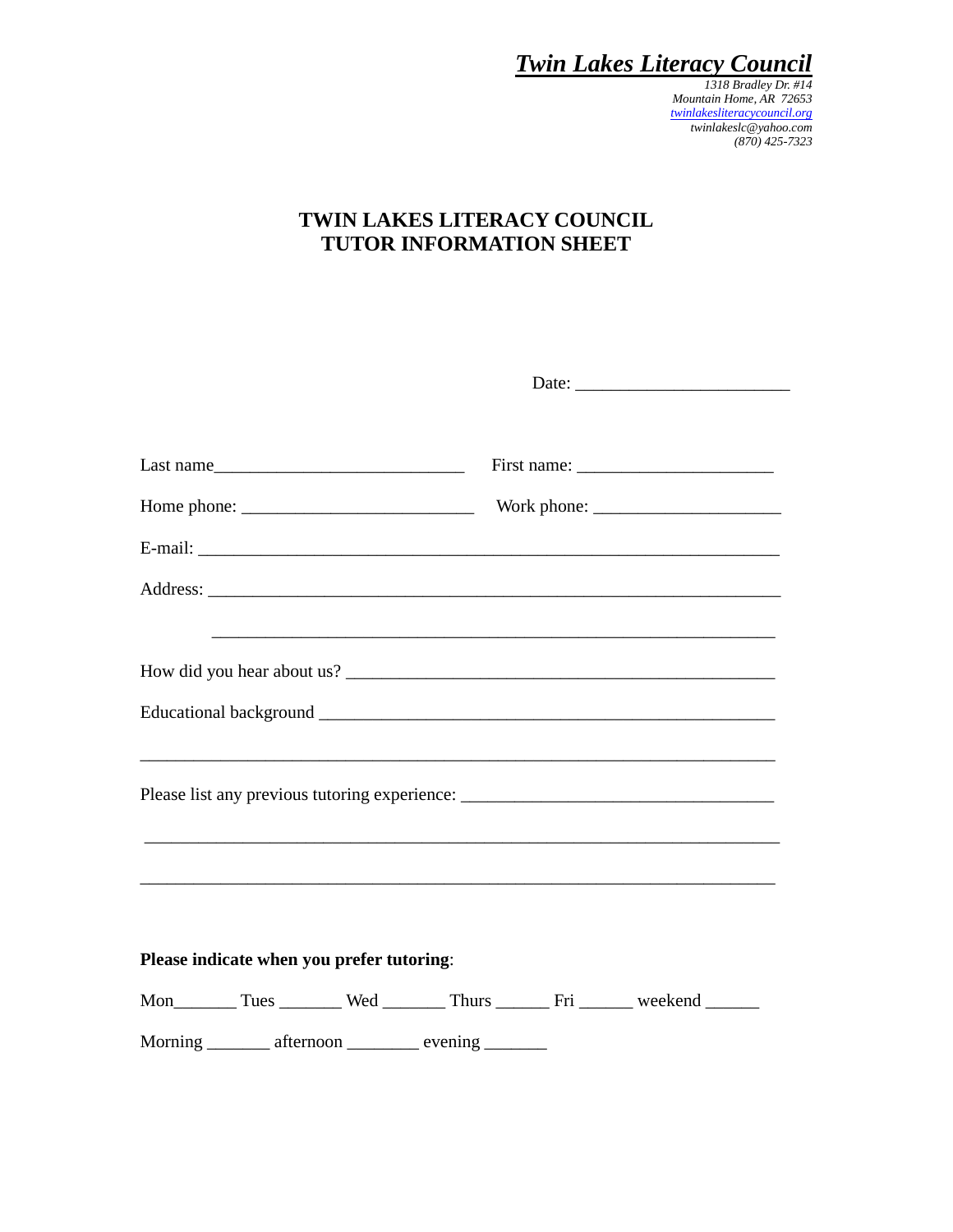#### **Age group you prefer tutoring**:

| Young children______ middle school or junior high kids _______ high school ______ |                        |  |  |  |  |
|-----------------------------------------------------------------------------------|------------------------|--|--|--|--|
| College students _______ adults _______                                           |                        |  |  |  |  |
| Would you prefer to work at a particular school? _______________________________  |                        |  |  |  |  |
| Subjects you would prefer to tutor:                                               |                        |  |  |  |  |
|                                                                                   | Social Studies         |  |  |  |  |
| Advanced math ___________                                                         | Science                |  |  |  |  |
| Beginning reading (alphabet & phonics) ________                                   | Reading Skills _______ |  |  |  |  |
| English as a Second Language                                                      |                        |  |  |  |  |
|                                                                                   |                        |  |  |  |  |
|                                                                                   |                        |  |  |  |  |
|                                                                                   |                        |  |  |  |  |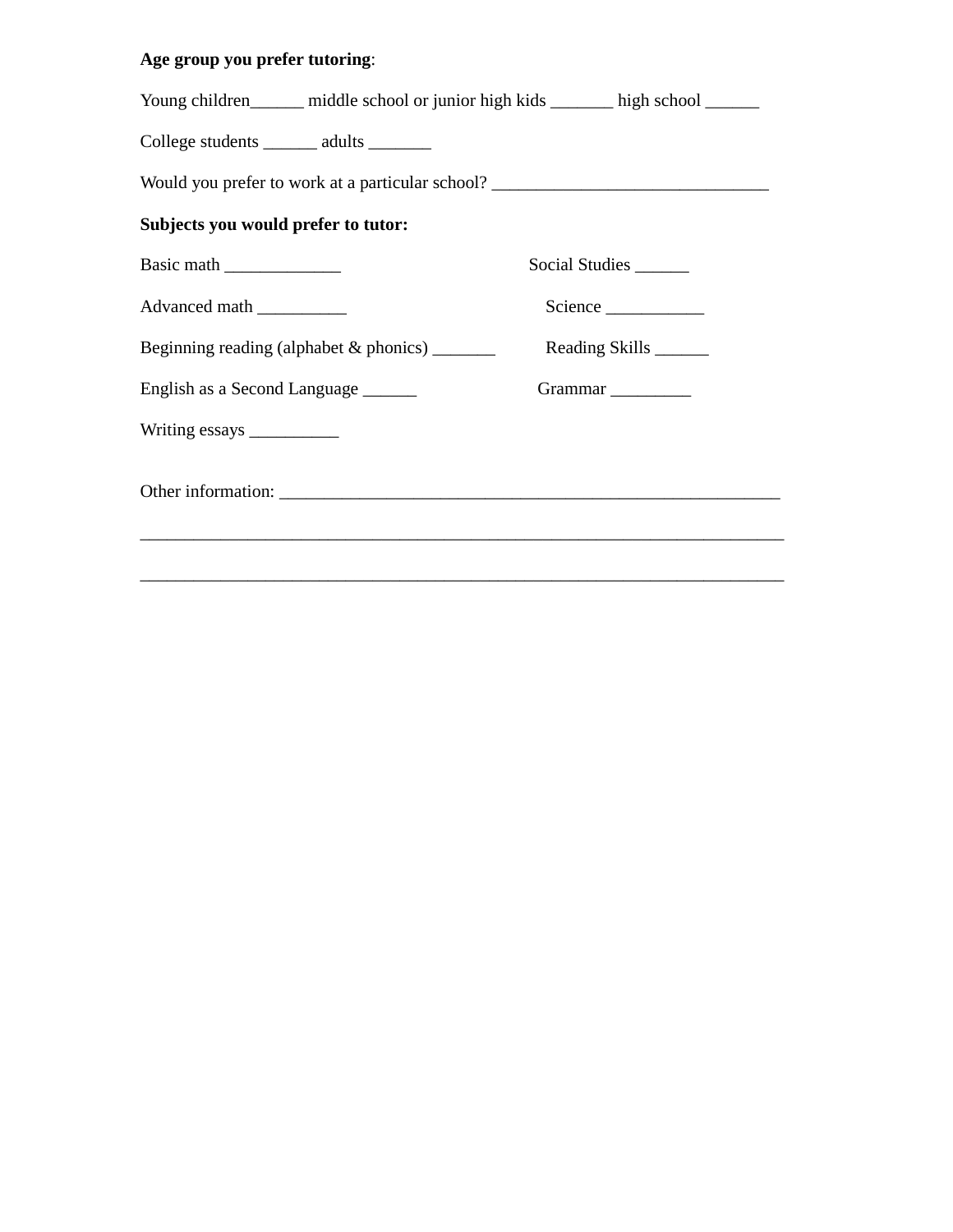## **TUTOR CODE OF CONDUCT**

#### **Tutoring is wonderful, but be careful!**

*Here are some general guidelines for good tutor-student relationships.*

Be careful of …

…touching the student or invading his or her personal space. Respect your student's physical boundaries.

…meeting in private homes. Meet in public areas---the library, school, council office, etc.

…talking about your student so that other people can tell who he or she is. Respect your student's confidentiality.

…lending money to your student, accepting gifts, helping him move, or getting very involved in his or her personal problems. Stay focused on the student's educational needs.

…asking personal questions, giving advice, driving the student, telling the student to spend money or requiring that the student meet for sessions longer than 1--1 1/2 hours. Maintain good boundaries.

…criticizing the students, their parents or teachers. Try to model a good attitude.

…interfering with family decisions such as medicating the student, holding the student back a grade, testing the student for special education placement, or home schooling. Respect the decisions of the family.

…expressing anger, criticizing the student or comparing him to others. Offer praise, encouragement and re-direction.

…converting the students to your personal political or religious beliefs. Respect their personal beliefs.

…struggling with big problems with tutoring all by yourself. Call and ask the literacy council for help if you need it!

\_\_\_\_\_\_\_\_\_\_\_\_\_\_\_\_\_\_\_\_\_\_\_\_\_\_\_\_\_ \_\_\_\_\_\_\_\_\_\_\_\_\_\_\_\_\_\_\_\_\_\_\_\_

Signature Date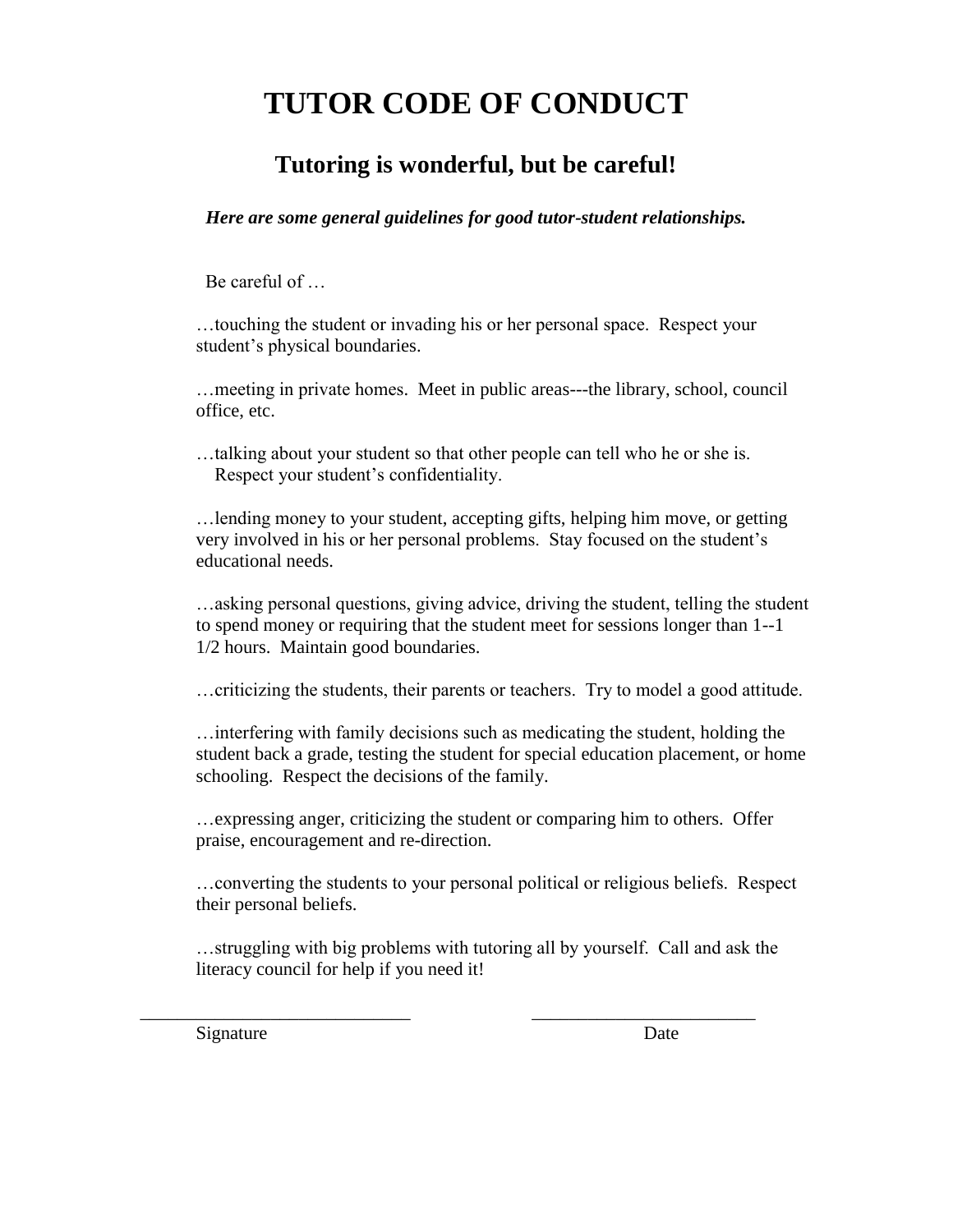#### **Confidentiality Agreement**

Twin Lakes Literacy Council respects and appreciates its volunteers and students. To insure the privacy of all volunteers and students, we must insist that all involved with the agency refrain from talking about students and other volunteers to anyone except a staff member.

Sometimes, during the monthly tutor meeting, questions may be raised involving students and volunteers. Please do not mention names. Simply refer to the student as "Student A" or "Volunteer A".

Your signature rendered at the bottom of this page indicates your agreement with this policy as well as your willingness to abide by the terms herein mentioned.

\_\_\_\_\_\_\_\_\_\_\_\_\_\_\_\_\_\_\_\_\_\_\_\_\_\_\_\_\_\_\_\_\_\_ \_\_\_\_\_\_\_\_\_\_\_\_\_\_\_\_\_\_\_\_\_\_\_\_\_\_\_\_\_\_

Signature Date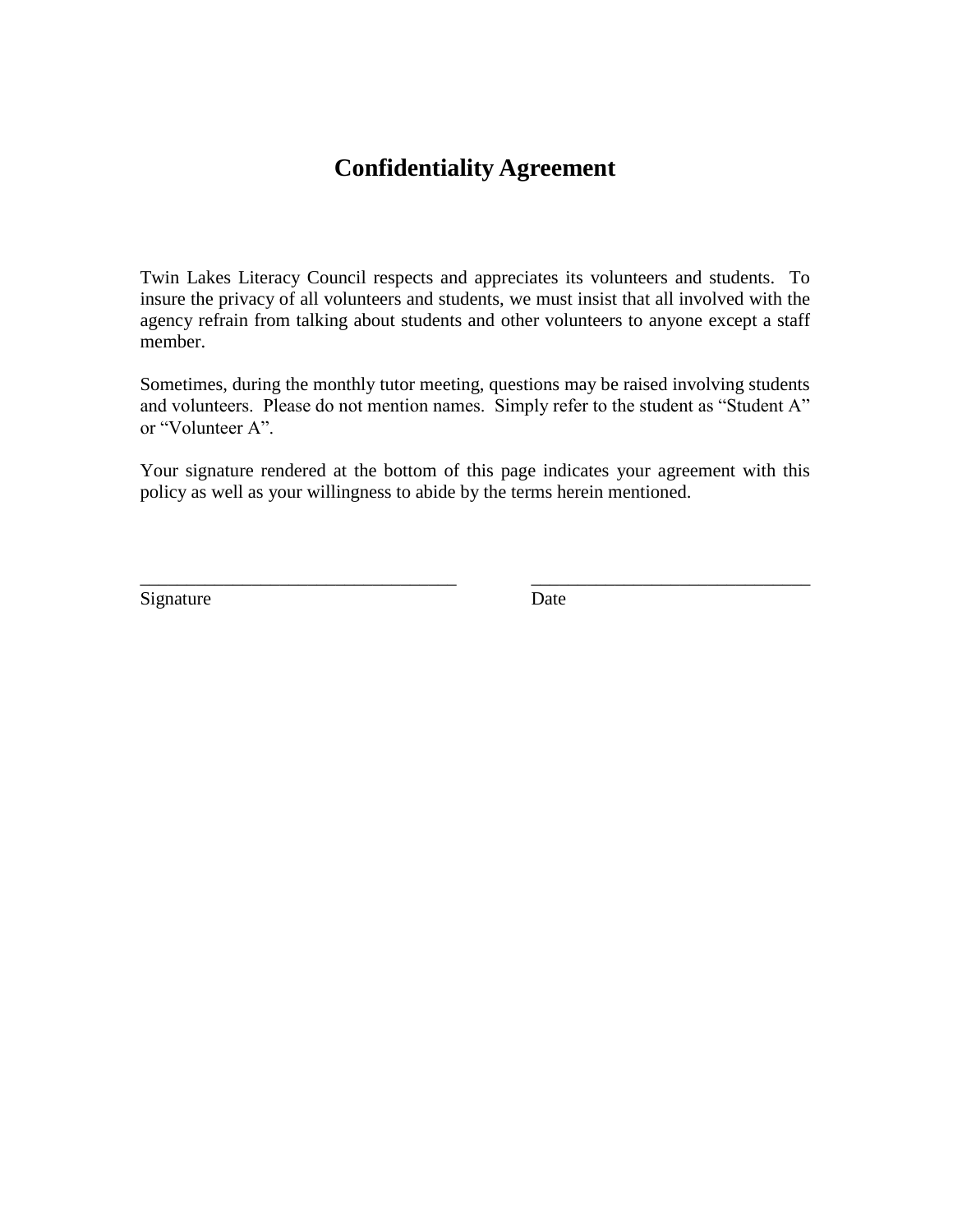*1318 Bradley Dr. #14 Mountain Home, AR 72653 [twinlakesliteracycouncil.org](http://www.twinlakesliteracycouncil.org/) twinlakeslc@yahoo.com (870) 425-7323*

#### **BACKGROUND CHECK**

| Name:                                                                                                                    |                 |                |       |         |  |
|--------------------------------------------------------------------------------------------------------------------------|-----------------|----------------|-------|---------|--|
| Date of Birth:                                                                                                           | Home Phone:     |                |       |         |  |
| Address:                                                                                                                 |                 |                |       |         |  |
| City-State-Zip:                                                                                                          |                 |                |       |         |  |
| <b>Current Employer:</b>                                                                                                 |                 |                |       |         |  |
| Previous Employer:                                                                                                       |                 |                |       |         |  |
|                                                                                                                          | Social Security |                |       | Gender: |  |
|                                                                                                                          | Number:         |                |       |         |  |
|                                                                                                                          |                 |                |       |         |  |
| What other cities and states have you lived in?                                                                          |                 |                |       |         |  |
|                                                                                                                          |                 |                |       |         |  |
|                                                                                                                          |                 |                |       |         |  |
|                                                                                                                          |                 |                |       |         |  |
|                                                                                                                          |                 |                |       |         |  |
| Do you have a criminal Record?                                                                                           | Yes             | N <sub>o</sub> |       |         |  |
|                                                                                                                          |                 |                |       |         |  |
| If "yes" please explain:                                                                                                 |                 |                |       |         |  |
|                                                                                                                          |                 |                |       |         |  |
|                                                                                                                          |                 |                |       |         |  |
|                                                                                                                          |                 |                |       |         |  |
|                                                                                                                          |                 |                |       |         |  |
|                                                                                                                          |                 |                |       |         |  |
| By signing below, I give permission for the agency to complete preliminary background checks as needed to                |                 |                |       |         |  |
| proceed with this application.                                                                                           |                 |                |       |         |  |
| I understand that all information provided and gathered through the application process is held confidential and not for |                 |                |       |         |  |
| public knowledge. This background check is done through The National Crime Information Center.                           |                 |                |       |         |  |
|                                                                                                                          |                 |                |       |         |  |
|                                                                                                                          |                 |                |       |         |  |
| Signature:                                                                                                               |                 |                | Date: |         |  |
|                                                                                                                          |                 |                |       |         |  |

Date background checks submitted: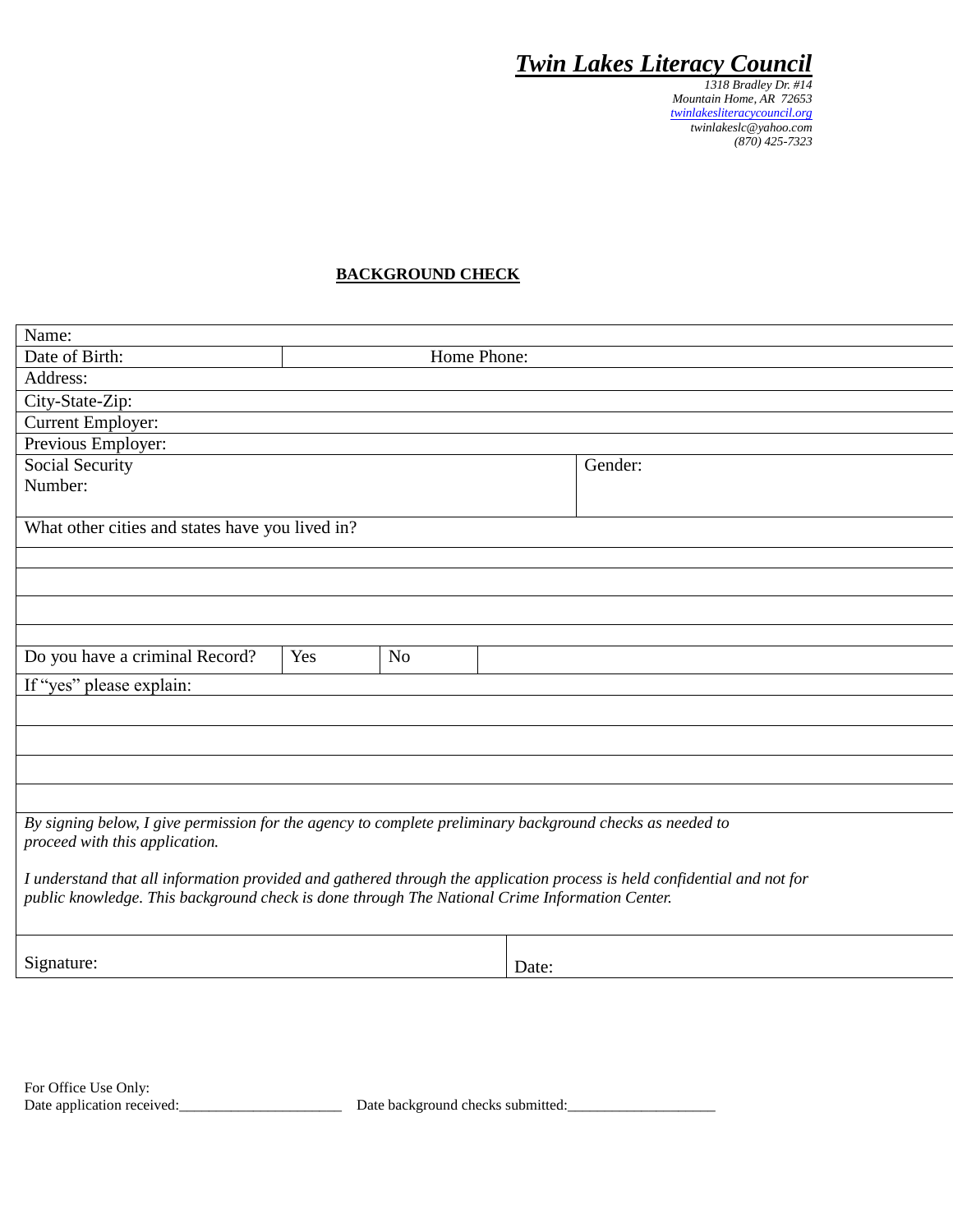*1318 Bradley Dr. #14 Mountain Home, AR 72653 [twinlakesliteracycouncil.org](http://www.twinlakesliteracycouncil.org/) twinlakeslc@yahoo.com (870) 425-7323*

## **Transportation Policy**

Twin Lakes Literacy Council is not responsible for the transportation of students.

Signature

\_\_\_\_\_\_\_\_\_\_\_\_\_\_\_\_\_\_\_\_\_\_\_\_\_\_\_\_\_\_\_\_\_\_\_\_\_\_\_\_\_\_\_\_

\_\_\_\_\_\_\_\_\_\_\_\_\_\_\_\_\_\_\_\_\_\_\_\_\_\_\_\_\_\_\_\_\_\_\_\_\_\_\_\_\_\_\_\_

Date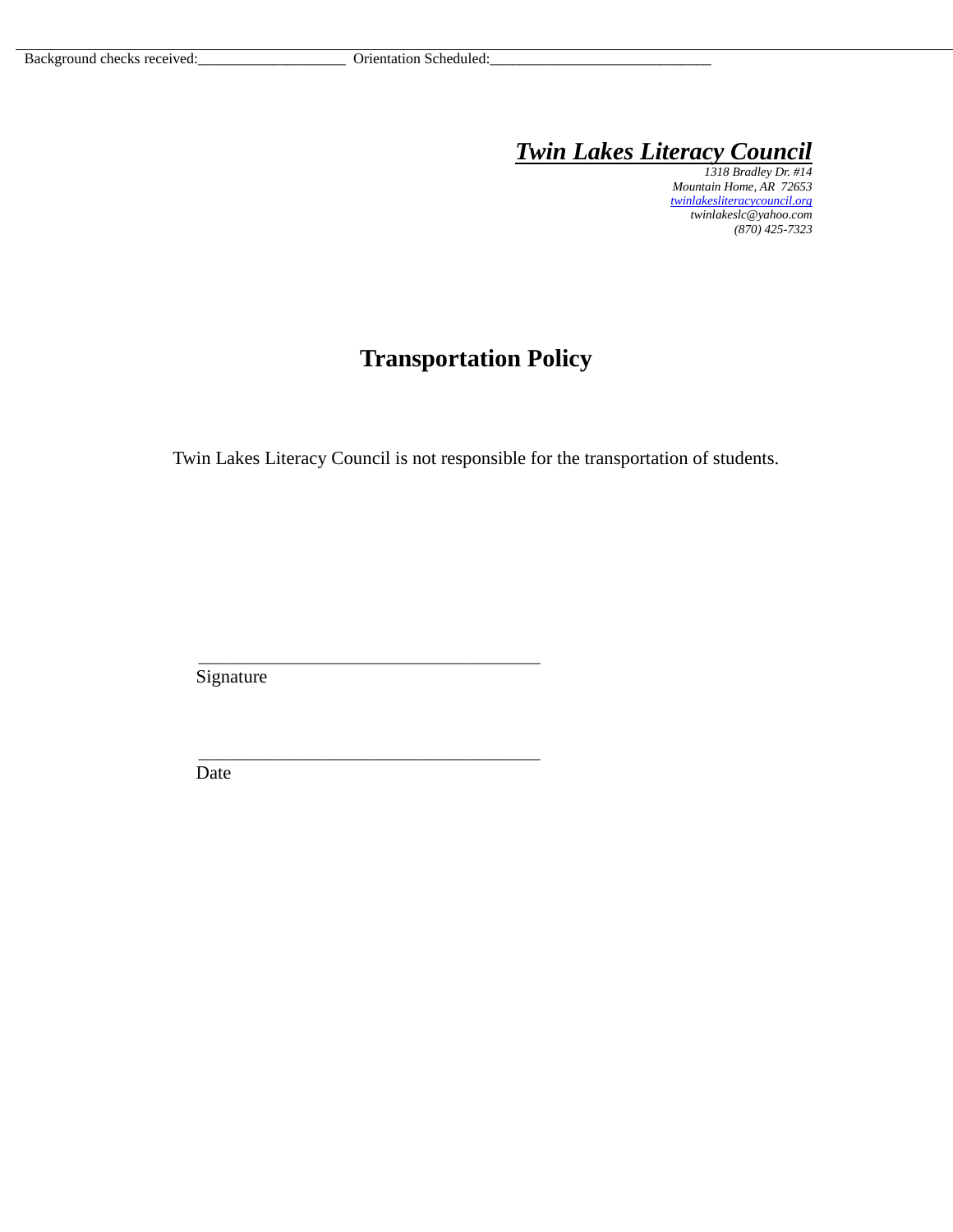*1318 Bradley Dr. #14 Mountain Home, AR 72653 [twinlakesliteracycouncil.org](http://www.twinlakesliteracycouncil.org/) twinlakeslc@yahoo.com (870) 425-7323*

#### **Photo Release Form**

#### **Please check one:**

.

\_\_\_\_\_\_I give Twin Lakes Literacy Council the right to use my picture for publicity purposes..

\_\_\_\_\_\_I do not give Twin Lakes Literacy Council the right to use my picture for publicity purposes.

Signature: \_\_\_\_\_\_\_\_\_\_\_\_\_\_\_\_\_\_\_\_\_\_\_\_ Date: \_\_\_\_\_\_\_\_\_\_\_\_\_\_\_\_\_\_\_\_\_\_\_\_